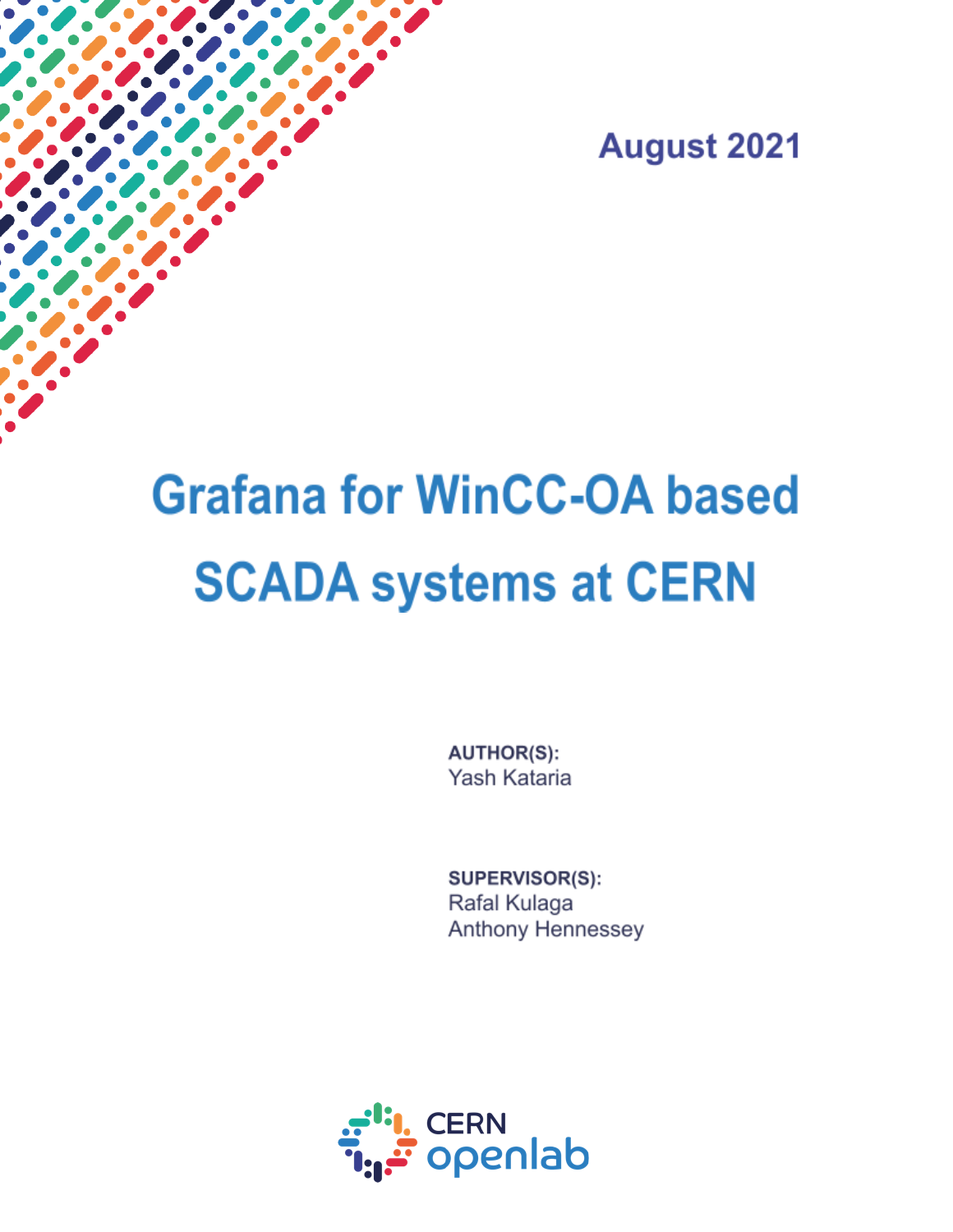

## **ABSTRACT**

WinCC-Open Architecture is a toolkit for creating Supervisory Control and Data Acquisition (SCADA) applications. There are about 650 instances of WinCC OA deployed across the accelerator control systems and experiments at CERN. By default WinCC OA is only aware of the current state of a system; WinCC OA Archiving is used to keep a historical record of changes that occur to the state of the system.

The WinCC OA archiving solutions deployed at CERN, the legacy 'RDB Archiver' and its replacement the 'Next Generation Archiver' (NGA), archive to Oracle databases, and for the most part the design and configuration of these databases is consistent between archivers and across CERN. Monitoring and visualising the data archived to these databases is a vital task.

Grafana is a multi-platform open source analytics and interactive visualization web application. The goal of this project is to develop a Grafana Datasource that abstracts away the CERN specific Oracle database schema design and hence allows a Grafana user to intuitively retrieve WinCC OA archived data. Any proposed datasource solution must also meet performance and scalability requirements, and meet CERN security standards.

This report details the extensions and modifications to a prototype Grafana datasource to achieve the goals described above. We detail the progression of the work and the technologies and technical solutions used. Additionally we detail several deployment scenarios that address performance and security requirements as they relate to CERN infrastructure, and give details of work completed to automate this deployment.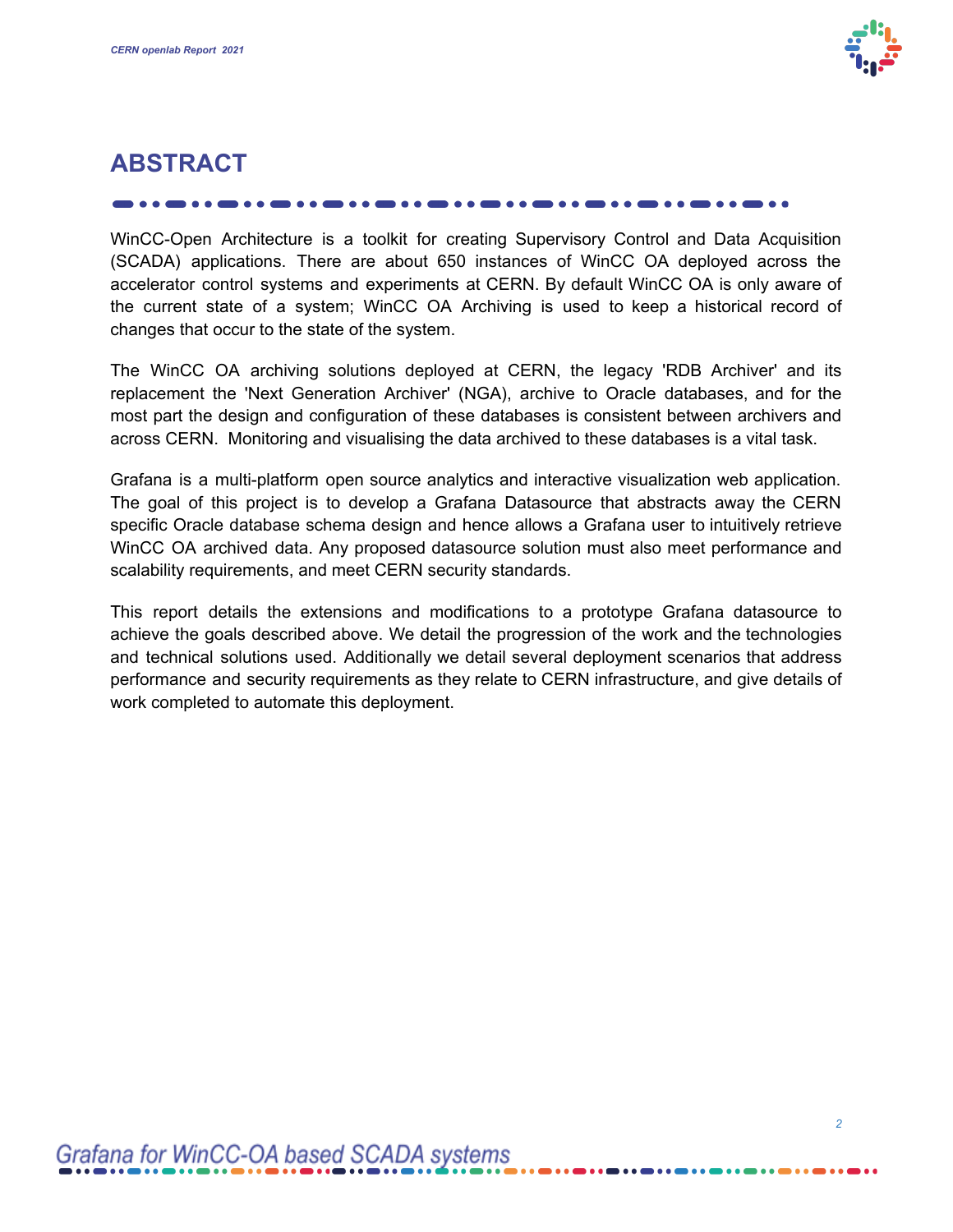

# **TABLE OF CONTENTS**

#### $\bullet\text{ \textcolor{blue}{\bullet}\text{ \textcolor{blue}{\bullet}\text{ \textcolor{blue}{\bullet}\text{ \textcolor{blue}{\bullet}\text{ \textcolor{blue}{\bullet}\text{ \textcolor{blue}{\bullet}\text{ \textcolor{blue}{\bullet}\text{ \textcolor{blue}{\bullet}\text{ \textcolor{blue}{\bullet}\text{ \textcolor{blue}{\bullet}\text{ \textcolor{blue}{\bullet}\text{ \textcolor{blue}{\bullet}\text{ \textcolor{blue}{\bullet}\text{ \textcolor{blue}{\bullet}\text{ \textcolor{blue}{\bullet}\text{ \textcolor{blue}{\bullet}\text{ \textcolor{blue}{\bullet}\text{ \textcolor{blue}{\bullet}\text{ \textcolor{blue}{\bullet}\text{ \textcolor{blue}{$

| <b>1. INTRODUCTION</b>     |                                               | 04 |
|----------------------------|-----------------------------------------------|----|
|                            | <b>2. ORACLE DATASOURCE FOR GRAFANA</b>       | 05 |
|                            | a. Configuring Grafana and the Datasource     |    |
|                            | b. In-memory database caching                 |    |
|                            | c. CI/CD pipeline for automatic redeployments |    |
|                            | d. Deployment scenarios                       |    |
|                            |                                               |    |
| <b>3. CONCLUSION</b><br>09 |                                               |    |
|                            |                                               |    |

. . . . . .

. . . . . .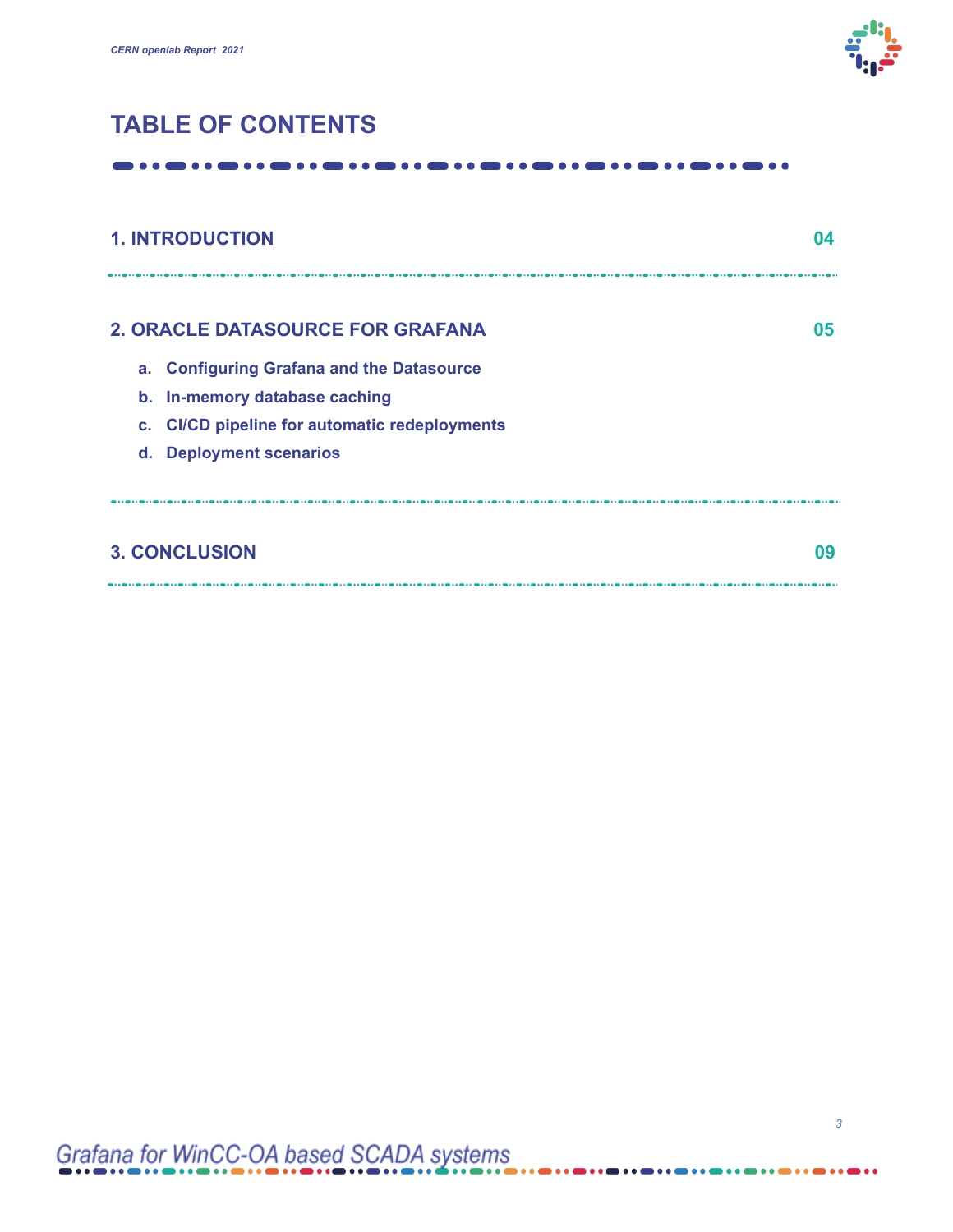

## **1. INTRODUCTION**

WinCC Open Architecture is a toolkit for creating Supervisory Control and Data Acquisition (SCADA) applications. There are about 650 instances of WinCC OA deployed across the accelerator control systems and experiments at CERN. WinCC OA is only aware of the current state of the systems it is configured against; the addition of 'archiving' allows us to keep a historical record of changes that occur in these systems over time.

At CERN Oracle databases are used for archiving control data from both of the current WinCC OA archiving solutions, the legacy 'RDB Archiver' and its replacement the 'Next Generation Archiver' (NGA). Visualising the archived data is very important for tasks such as the analysis of historical events and monitoring system trends, and Grafana is a visualization tool that offers a rich set of functionality for presenting, in particular, this type of time series data.

The Oracle database schema used for archiving by WinCC OA contains a lot of complexity, and the existing Grafana datasource for querying Oracle schemas would expose this complexity to the user. By developing a custom Grafana datasource we are able to both leverage the functionality offered by Grafana, and to abstract away the complexity of the WinCC OA Oracle schema.

Figure 1 is a high level overview showing where the datasource fits into the overall architecture. Here, the Grafana server sends requests to a datasource backend which in turn returns relevant responses and data regarding alarms and events from the Oracle database.



Fig. 1 Simplified Architecture for Oracle Datasource

The implementation of the architecture described above uses various technologies available to projects at CERN. The following is a brief description of each of these technologies:

- ➢ **Grafana** is an interactive visualization tool, here Grafana provides the interface to the user and as such is used to visualise the archived events and alarms data.
- ➢ **Flask** is a micro web framework and is used to develop the datasource in the form of a web application facilitating communication to the Grafana server.

# Grafana for WinCC-OA based SCADA systems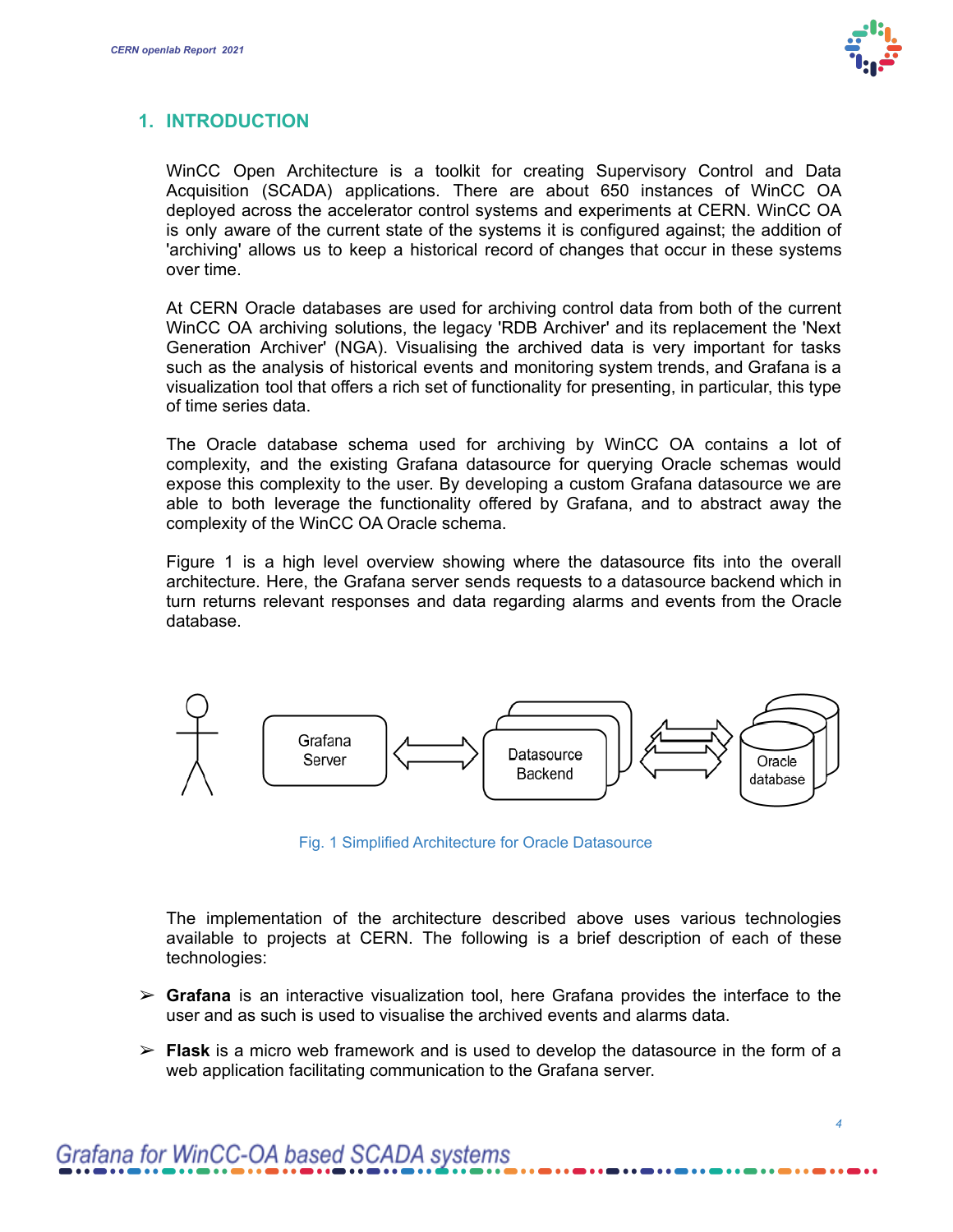

- ➢ **simpod-json-datasource** is a third party Grafana plugin that is used to connect our custom datasource to the Grafana server.
- ➢ **Docker** is a set of operating system level virtualization tools that we use to build containerized versions of our backends.
- ➢ **OpenShift** is a family of containerization software products which will be used to deploy both Grafana server and our custom datasource at CERN. Openshift allows us to easily deploy our Datasource and scale it in an efficient and secure manner.
- ➢ **Gitlab CI** is used to automate the deployment process so that incremental changes can be easily tested and deployed.
- ➢ **SQLite** is an embeddable lightweight relational database management system which we use for in-memory caching.

## **2. ORACLE DATASOURCE FOR GRAFANA**

This section describes the four main areas of contribution made to the 'Oracle datasource for Grafana' as part of this project. For the following description use the concept of 'datapoint elements' or DPEs. The DPEs represent the control signals, and a signal is an individual measurement for which changes are being archived; an example of a signal would be the current measured at a particular power junction.

#### **a. CONFIGURING GRAFANA AND THE DATASOURCE**

The open source version of Grafana does not support the Oracle database. In addition there is a lot of complexity in the Oracle schema used by WinCC OA archiving that we would like to abstract such that it is transparent to the user. Therefore, we implement a datasource designed to interact with the Oracle schema that is specific to WinCC OA archiving.

We utilise the third party plugin *simpod-json-datasource* that allows an arbitrary backend to connect to a Grafana server. However, the backend needs to implement some required endpoints. These endpoints are basically URLs which provide access to our backend. We use endpoints to return the data associated with particular DPEs and also to return metadata associated with the DPEs. Users can query events data or alarms data by choosing either time-series or table data format from Grafana for the intended DPEs.

The other problem was to abstract the schema definition from the user as we run SQL queries on backend and not from the Grafana side which is usually the case. For this purpose, we use Grafana variables. We have implemented three Grafana variables:

- $\triangleright$  schema: User can provide the schema to retrieve DPEs.
- $\triangleright$  filter: As the number of DPEs can be very high and may result in timeout, this variable allows access to a subset of DPEs from the specified schema.
- $\triangleright$  metric: This variable returns a list of DPEs based on schema and filter.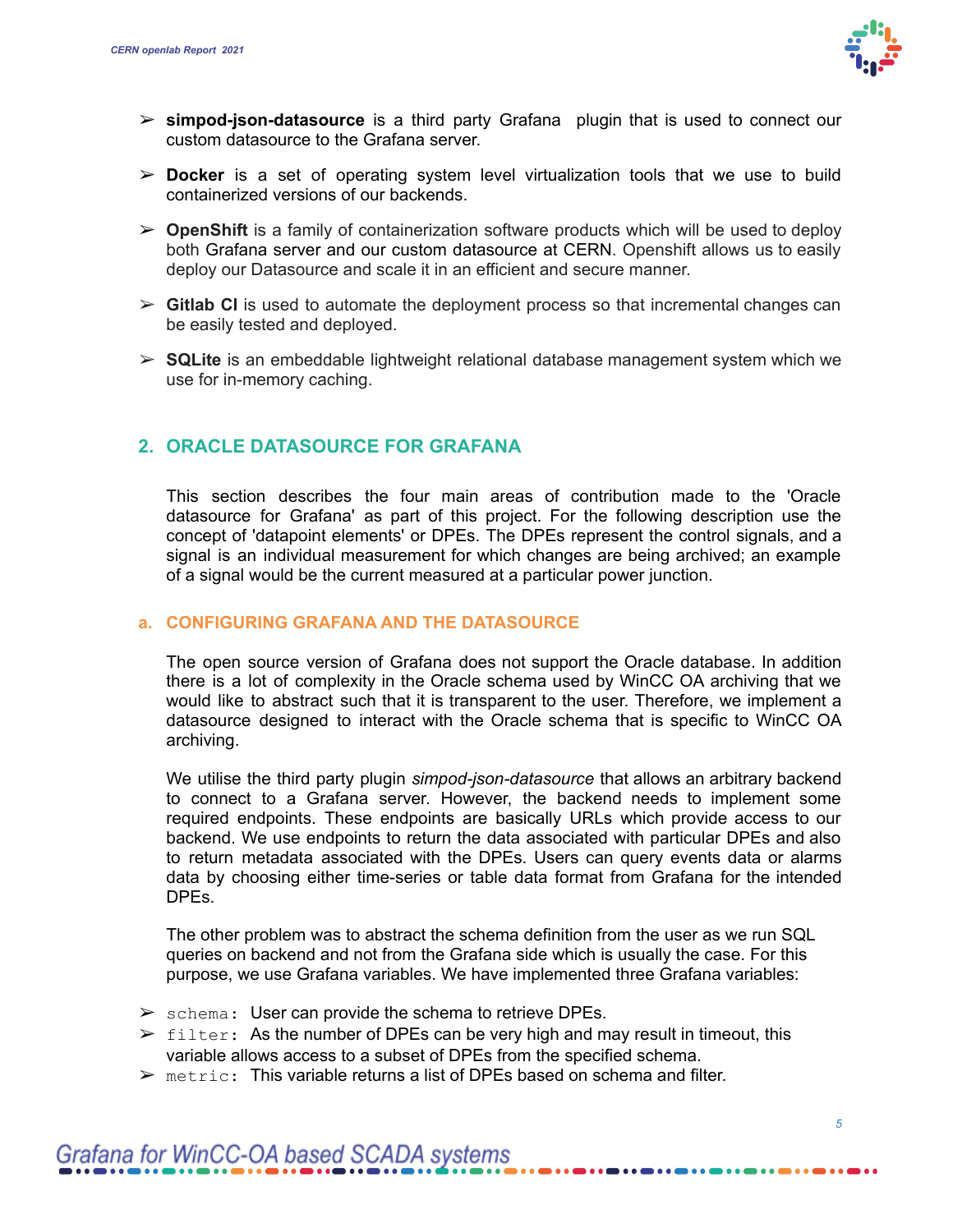

By using variables, users can also pick multiple DPEs and display the data for all the chosen DPEs at once. As more DPEs are queried, the queries take up more resources and hence we restrict the number of DPEs that can be queried simultaneously.



Fig. 2 Grafana Dashboard using our Datasource

#### **b. IN-MEMORY DATABASE CACHING**

The queries against the Oracle database are sometimes slow, especially with the large volumes of data experienced at CERN. Therefore any mechanism that we can implement to improve the performance of queries, or reduce the impact of slow queries, can significantly improve the user experience.

One set of queries we need to perform relates to fetching metadata. The metadata contains a description of the DPEs that are being archived. Metadata changes are infrequent and so these queries are a good candidate for caching.

We use a SQLite database as an in-memory database to offload requests which return DPEs. We achieve this by caching all of the metadata from Oracle database across all schemas. The SQLite database is updated by running cron jobs at a frequency dependent on use case.

In cases where metadata in the Oracle database is being updated frequently the SQLite database would not get updated with the latest meta-data in a timely manner and may return stale data. In these cases the system can be configured not to use metadata caching.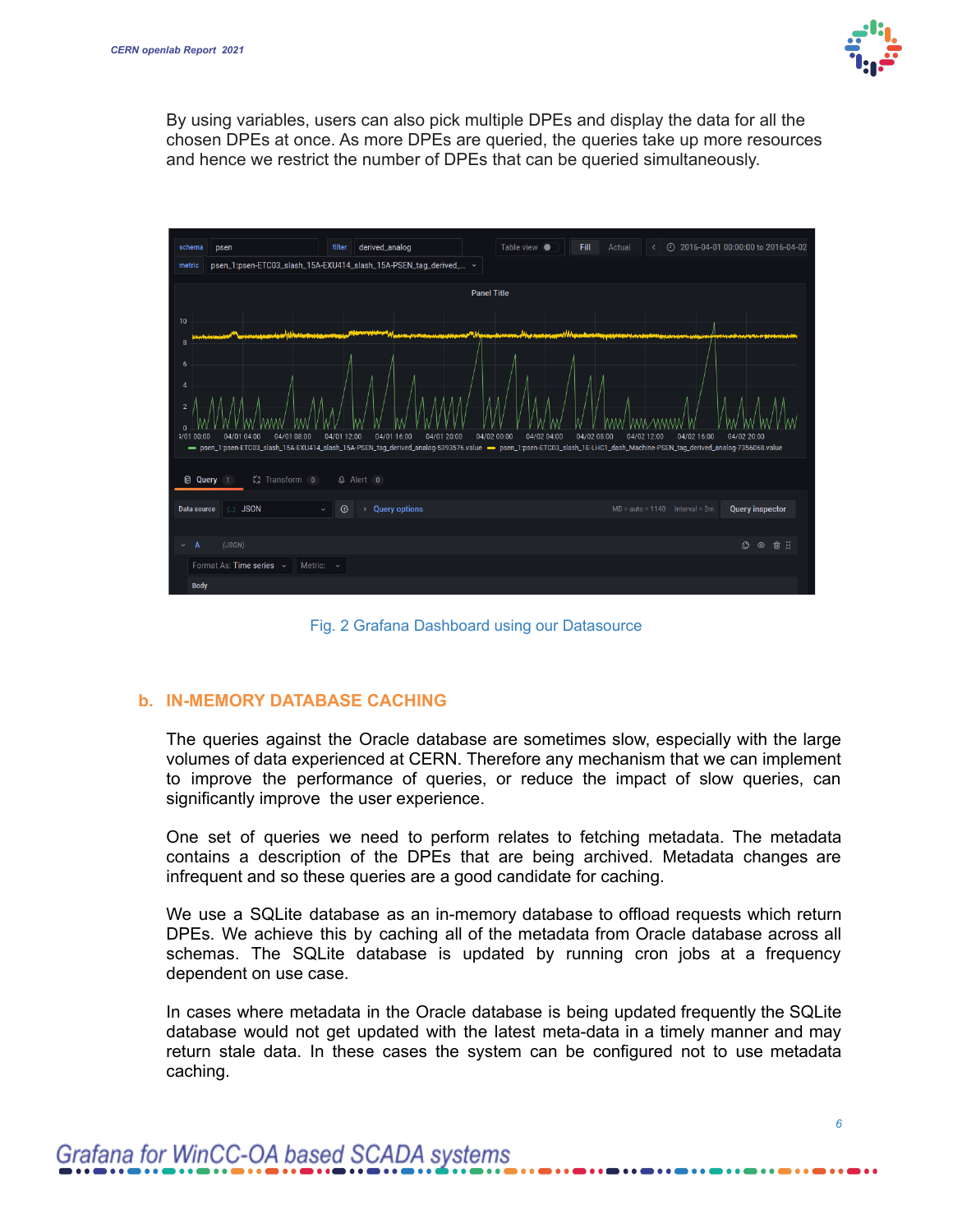

#### **c. CI/CD PIPELINE FOR AUTOMATIC DEPLOYMENT**

A continuous integration / continuous deployment (CI/CD) pipeline is a method for automating the series of steps that must be performed in order to build, test and deploy a new version of software. The proposed deployment scenarios (see section below) for this project involve multiple deployment steps related to containerization and the specifics of the CERN infrastructure; these steps are well suited to being automated using a CI/CD pipeline.

In brief: we build a docker container for our Datasource and register the image to gitlab's internal container registry. Openshift can pull this image and build the container and run it. We automated this process using Gitlab CI as illustrated in Figure 2. We use Openshift as it can run multiple instances of our Datasource, monitor them and regulate access. Hence Openshift allows us to address requirements around scalability and security.



Fig. 2 CI/CD Pipeline for automatic redeployment

#### **d. DEPLOYMENT SCENARIOS**

There are many instances of WinCC OA systems deployed throughout CERN on a wide variety of infrastructure architectures, hence there cannot be a '*one size fits all*' solution for deployment. As part of this project we investigated multiple potential deployment scenarios that take into account scalability and security requirements, two of these deployment scenarios are described here; one using Openshift and other using Openstack.

In Figure 3, we deploy our Datasource backend and Grafana instance in Openshift pods allowing us to run multiple instances to achieve scalability. The Openshift pods are running within the General Purpose Network (GPN). The GPN in the internal CERN network that is used for most day-to-day technical activities by users at CERN. As the

# Grafana for WinCC-OA based SCADA systems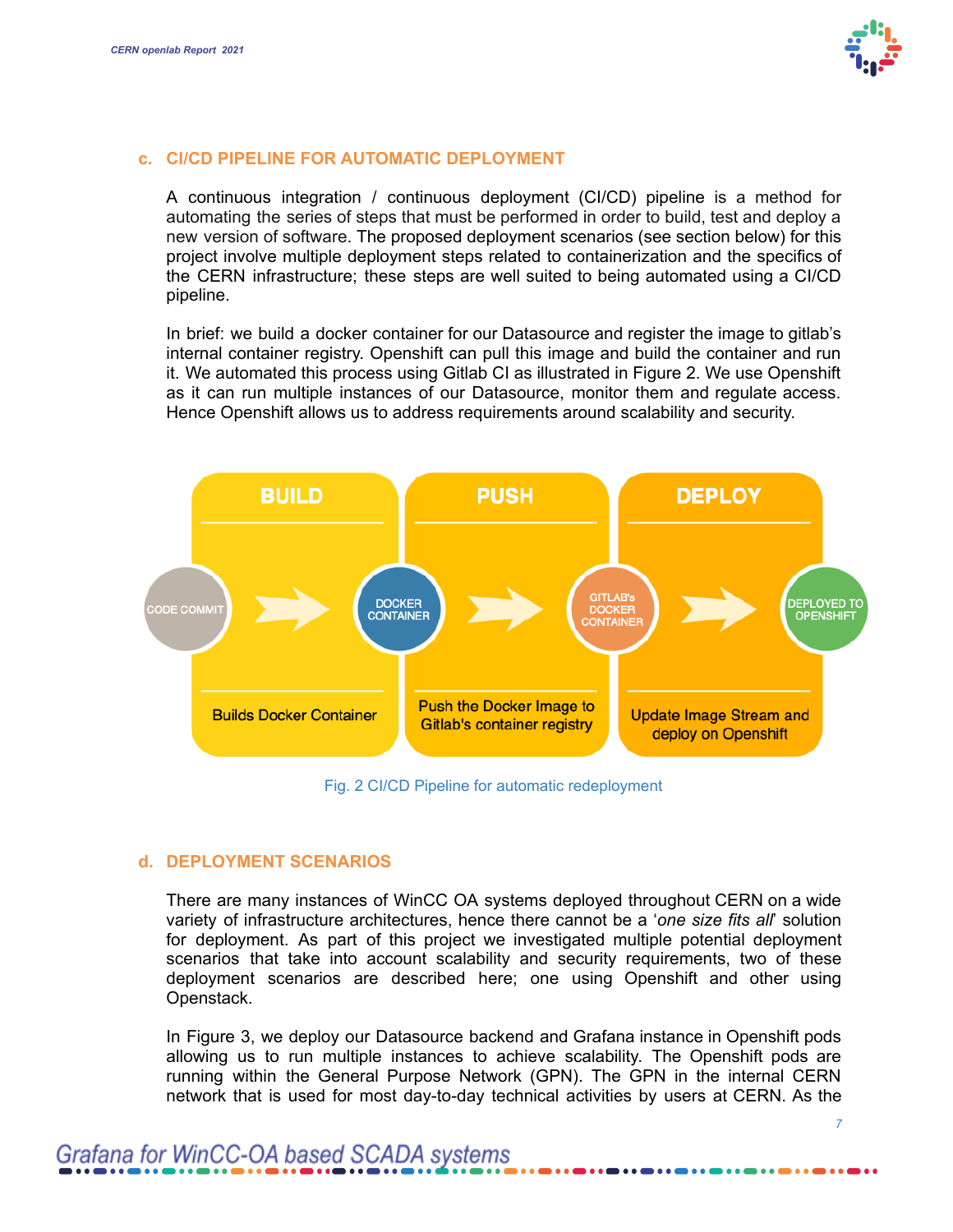

Oracle databases are in the more secure Technical Network (TN), we use a 'database link' from an Oracle instance running in the GPN to connect to it using an external database. This setup gives us a single entry point into the more secure TN that gives us a well defined scenario against which to apply our security policy. To control access to our datasource we ensure that it can only accept/receive connections from Grafana Pod and external Database in GPN using Network Policy provided by Openshift.



Fig. 3 Deployment using Openshift

In Figure 4 we describe an alternative deployment scenario. In this scenario the Datasource backend is deployed on Openstack. NGINX is used as a reverse proxy to allow communication with the Datasource backend for different services. To ensure security, the firewall is configured in NGINX to allow connections from Grafana pod and the Oracle database only. Other details are similar to those described in the previous scenario.